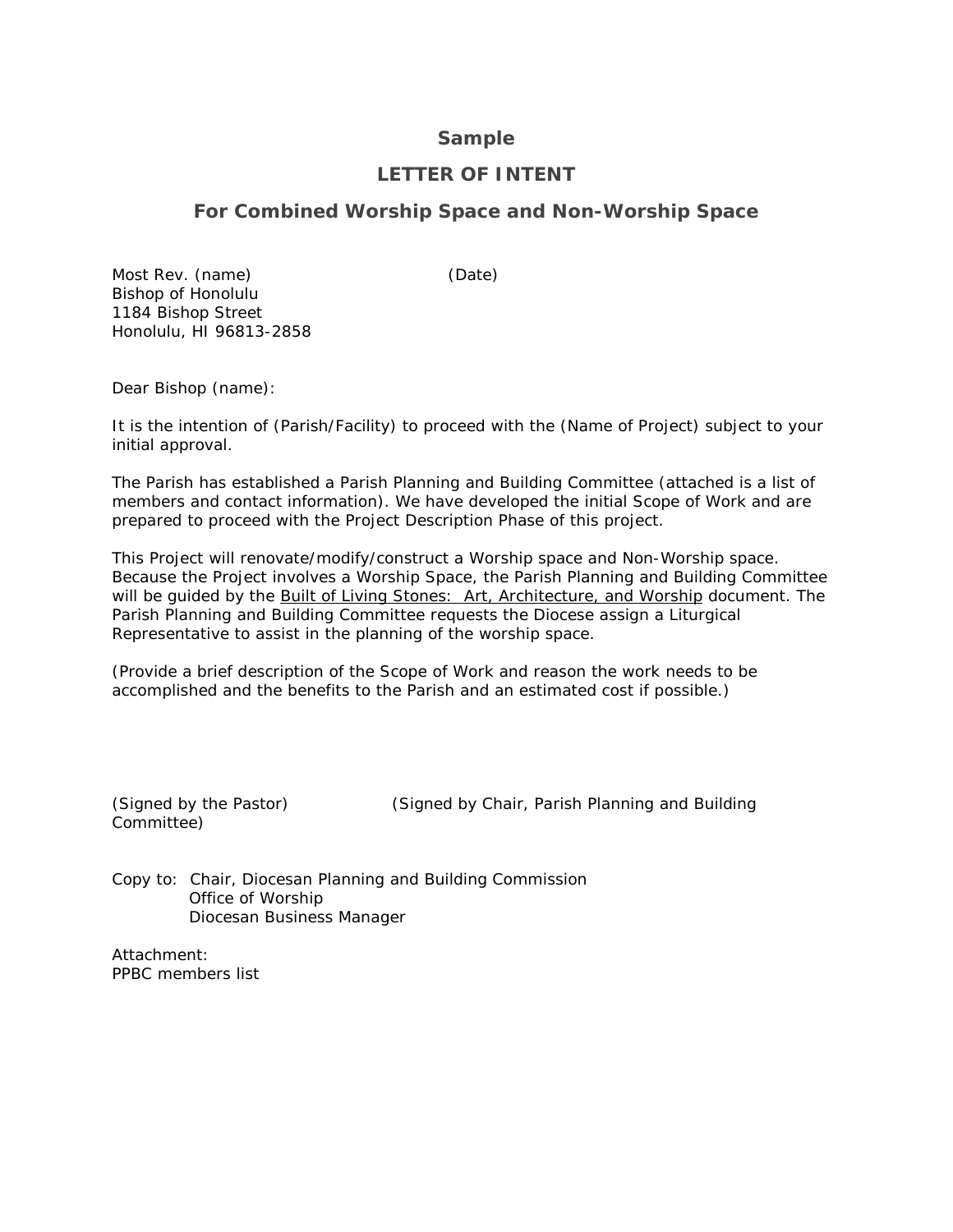### **Sample**

# **LETTER OF INTENT**

### **For Worship Space**

Most Rev. (name) (Date) Bishop of Honolulu 1184 Bishop Street Honolulu, HI 96813-2858

Dear Bishop (name):

It is the intention of (Parish/Facility) to proceed with the (Name of Project) subject to your initial approval.

The Parish has established a Parish Planning and Building Committee (attached is a list of members and contact information). They have developed the initial Scope of Work and are prepared to proceed with the Project Description Phase of this project.

This Project will renovate/modify/construct a Worship space. Because the Project involves a Worship Space the Parish Planning and Building Committee will be guided by the Built of Living Stones: Art, Architecture, and Worship document. The Parish Planning and Building Committee requests the Diocese assign a Liturgical Representative to assist in the planning of the worship space.

(Provide a brief description of the Scope of Work and reason the work needs to be accomplished and the benefits to the Parish and an estimated cost if possible.)

Committee)

(Signed by the Pastor) (Signed by Chair, Parish Planning and Building

Copy to: Chair, Diocesan Planning and Building Commission Office of Worship Diocesan Business Manager

*Attachment:* PPBC members list